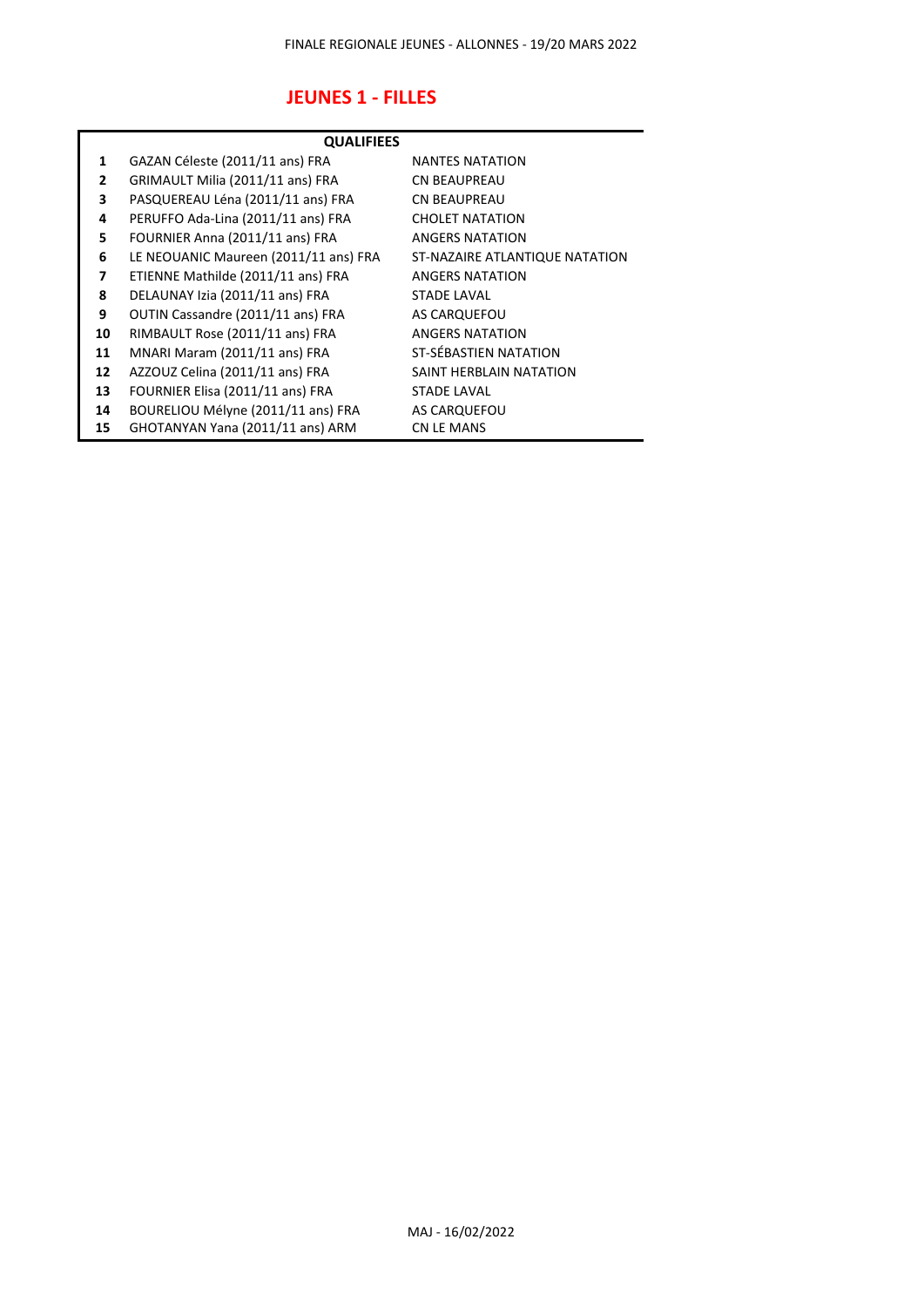#### **JEUNES 2 - FILLES**

| <b>QUALIFIEES</b> |                                          |                                   |  |
|-------------------|------------------------------------------|-----------------------------------|--|
| $\mathbf{1}$      | MORICHETTI Anna (2010/12 ans) FRA        | <b>ANGERS NATATION</b>            |  |
| $\overline{2}$    | LEVEL Ines (2010/12 ans) FRA             | LA ROCHE SUR YON NATATION         |  |
| 3                 | RICHARD-SABALIC Agathe (2010/12 ans) FRA | <b>ANGERS NATATION</b>            |  |
| 4                 | CADENAULE Lena (2010/12 ans) FRA         | <b>ANGERS NATATION</b>            |  |
| 5                 | ROBILLARD Solveig (2010/12 ans) FRA      | ST-SÉBASTIEN NATATION             |  |
| 6                 | BARBIER Louison (2010/12 ans) FRA        | ST-SÉBASTIEN NATATION             |  |
| 7                 | MORVAN Charlotte (2010/12 ans) FRA       | <b>ANGERS NATATION</b>            |  |
| EX                | GOULU Clémence (2010/12 ans) FRA         | <b>ANGERS NATATION</b>            |  |
| 9                 | ROUSSEAU Chloé (2010/12 ans) FRA         | LA ROCHE SUR YON NATATION         |  |
| 10                | ROUSSEAU Léa (2010/12 ans) FRA           | ALLONNES JEUNESSE SPORTIVE        |  |
| 11                | PAYEN Lisa (2010/12 ans) FRA             | LES GOÉLANDS SABLÉ-SUR-SARTHE     |  |
| 12                | GUILLEMET Léna (2010/12 ans) FRA         | CN FONTENAY LE COMTE              |  |
| 13                | PUGET Zoé (2010/12 ans) FRA              | <b>ASPTT NANTES</b>               |  |
| 14                | MESMIN Agathe (2010/12 ans) FRA          | <b>CHOLET NATATION</b>            |  |
| 15                | DEBIEN Maelie (2010/12 ans) FRA          | LA ROCHE SUR YON NATATION         |  |
| 16                | LANGEN Silje (2010/12 ans) FRA           | CN LE MANS                        |  |
| 17                | RAGUENES Juliette (2010/12 ans) FRA      | LA ROCHE SUR YON NATATION         |  |
| 18                | MOREAU Camille (2010/12 ans) FRA         | <b>NANTES NATATION</b>            |  |
| 19                | TURCOT Estelline (2010/12 ans) FRA       | CN LUCON                          |  |
| 20                | ESSIEMI-OKALE Kymia (2010/12 ans) FRA    | <b>ALLONNES JEUNESSE SPORTIVE</b> |  |
|                   |                                          |                                   |  |

BOUBEGHLA Lyla (2010/12 ans) FRA ANGERS NATATION SENDERA Paloma (2010/12 ans) FRA ANGERS NATATION PROVOST Noeline (2010/12 ans) FRA LA NAT SUZERAINE BOUKHARTA Wiame (2010/12 ans) FRA SAINT HERBLAIN NATATION COULON Nina (2010/12 ans) FRA AN DISTRICT BLAIN CORNU Chloé (2010/12 ans) FRA CHÂTEAU GONTIER NATATION LE GLEUT Clemence (2010/12 ans) FRA ANGERS NATATION DANILO Juliette (2010/12 ans) FRA ALLONNES JEUNESSE SPORTIVE BOUHAFS Hawa (2010/12 ans) FRA ST-SÉBASTIEN NATATION PETITEAU Lou (2010/12 ans) FRA ANCENIS COURSE NATATION RICARD Constance (2010/12 ans) FRA AS CARQUEFOU CHAUMONT Aubane (2010/12 ans) FRA CN LE MANS LIBERSA Margot (2010/12 ans) FRA NANTES NATATION BOUDAOUD Ibtissem (2010/12 ans) FRA CN LE MANS FERNADEZ Clémentine (2010/12 ans) FRA NANTES NATATION GOYCETA Ema (2010/12 ans) FRA ALLONNES JEUNESSE SPORTIVE GROLLEAU Candice (2010/12 ans) FRA ES SEGRE GAPIHAN Daphné (2010/12 ans) FRA NANTES NATATION EGON Anna (2010/12 ans) FRA CN LE MANS CHAUMET Lee-Ann (2010/12 ans) FRA CN LUCON FERNADEZ Lili (2010/12 ans) FRA NANTES NATATION HUPIN Juline (2010/12 ans) FRA AN DISTRICT BLAIN FOURAGE Louise (2010/12 ans) FRA AN DISTRICT BLAIN GARREAU - ROUSSEAU Emma (2010/12 ans) FRA CHÂTEAU GONTIER NATATION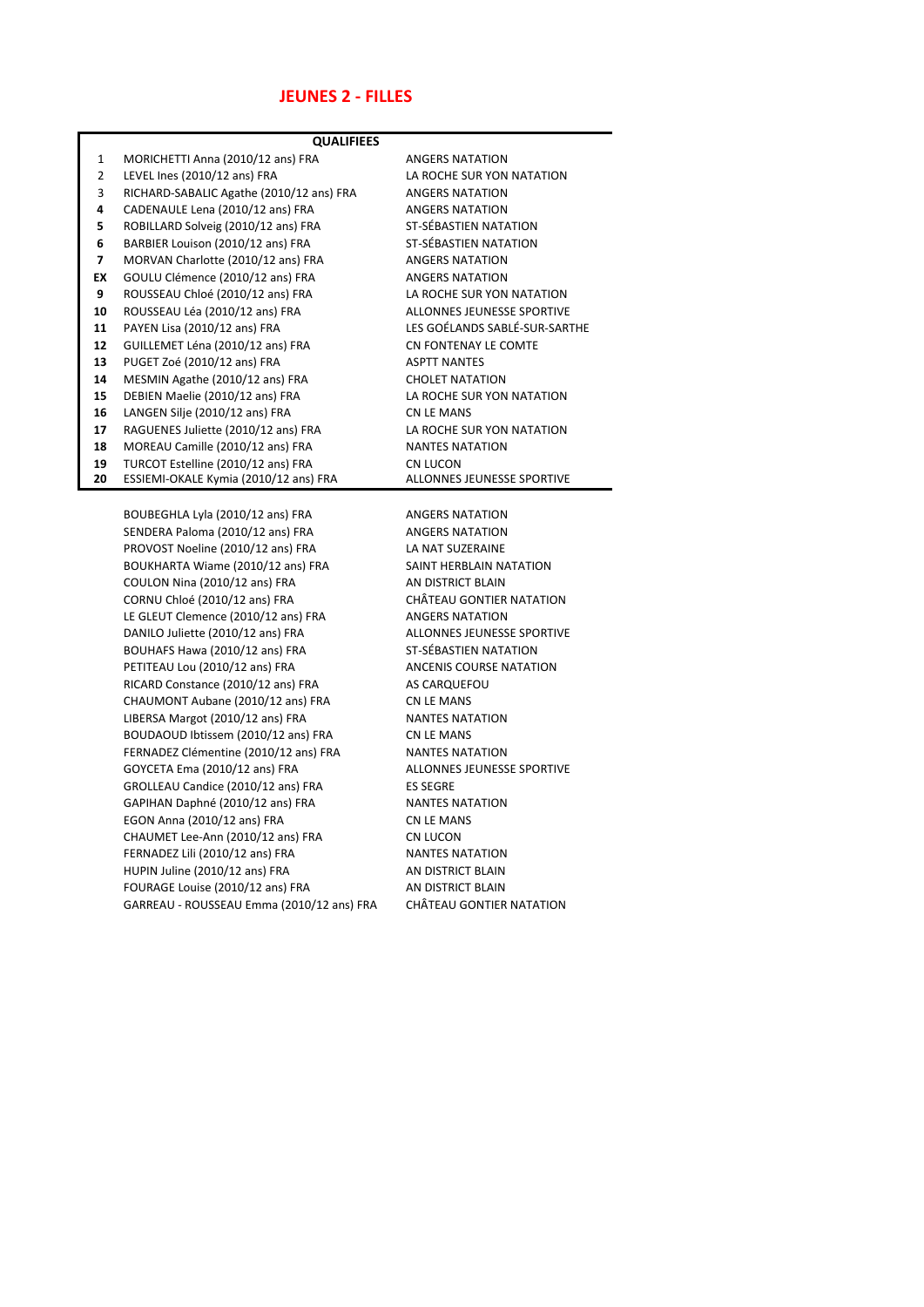### **JEUNES 3 - FILLES**

| <b>QUALIFIEES</b> |                                          |                                |
|-------------------|------------------------------------------|--------------------------------|
| 1                 | MENARD Fiorella (2009/13 ans) FRA        | <b>NANTES NATATION</b>         |
| 2                 | RIVAL Lou-ann (2009/13 ans) FRA          | <b>NANTES NATATION</b>         |
| 3                 | BOUBEGHLA Yesmine (2009/13 ans) FRA      | <b>ANGERS NATATION</b>         |
| 4                 | THERY Solène (2009/13 ans) FRA           | <b>NANTES NATATION</b>         |
| 5                 | CHARRIER Lilou (2009/13 ans) FRA         | <b>NANTES NATATION</b>         |
| 6                 | MORIN Lou (2009/13 ans) FRA              | LA ROCHE-SUR-YON NATATION      |
| $\overline{7}$    | BIZIEUX Jeanne (2009/13 ans) FRA         | LA ROCHE-SUR-YON NATATION      |
| EX                | LAFOIS Romane (2009/13 ans) FRA          | <b>CN BEAUPREAU</b>            |
| 9                 | CASOLA Fany (2009/13 ans) FRA            | LA ROCHE-SUR-YON NATATION      |
| 10                | POTTIER Inès (2009/13 ans) FRA           | <b>STADE LAVAL</b>             |
| 11                | ZALTZMAN Lucie (2009/13 ans) FRA         | SAINT SEBASTIEN NATATION       |
| 12                | GRIMAULT Isy (2009/13 ans) FRA           | <b>CN BEAUPREAU</b>            |
| 13                | LE NEOUANIC Salome (2009/13 ans) FRA     | ST-NAZAIRE ATLANTIQUE NATATION |
| 14                | TIJOU Capucine (2009/13 ans) FRA         | <b>STADE LAVAL</b>             |
| 15                | AMMINE Soundous (2009/13 ans) FRA        | LA ROCHE-SUR-YON NATATION      |
| 16                | COTTE Alicia (2009/13 ans) FRA           | <b>NANTES NATATION</b>         |
| 17                | CLOUET Chloes (2009/13 ans) FRA          | PONT-CHÂTEAU NATATION          |
| 18                | BEUREL Cerise (2009/13 ans) FRA          | <b>STADE LAVAL</b>             |
| 19                | CATTEAU Soline (2009/13 ans) FRA         | ALLONNES JEUNESSE SPORTIVE     |
| 20                | COTTE Alicia (2009/13 ans) FRA           | <b>NANTES NATATION</b>         |
| 21                | PETITEAU Ninon (2009/13 ans) FRA         | <b>CN BEAUPREAU</b>            |
| 22                | RALAIVAO Andye-Marinna (2009/13 ans) FRA | SAINT HERBLAIN NATATION        |
| 23                | BREMOND Naia (2009/13 ans) FRA           | ANCENIS COURSE NATATION        |
| 24                | DUPUIS Garance (2009/13 ans) FRA         | ST-NAZAIRE ATLANTIQUE NATATION |
| 25                | PENNEC Romane (2009/13 ans) FRA          | ST-NAZAIRE ATLANTIQUE NATATION |
|                   |                                          |                                |
|                   | DE BOTHEREL Soizic (2009/13 ans) FRA     | <b>ASPTT NANTES</b>            |
|                   | BRAULT Cloé (2009/13 ans) FRA            | ALLONNES JEUNESSE SPORTIVE     |
|                   | MALLE Arielle (2009/13 ans) FRA          | ST-NAZAIRE ATLANTIQUE NATATION |
|                   | DUFAY Loueline (2009/13 ans) FRA         | ANCENIS COURSE NATATION        |

SALLA Chloé (2009/13 ans) FRA CN LE MANS JEUDY Lola (2009/13 ans) FRA ES CRAON

L.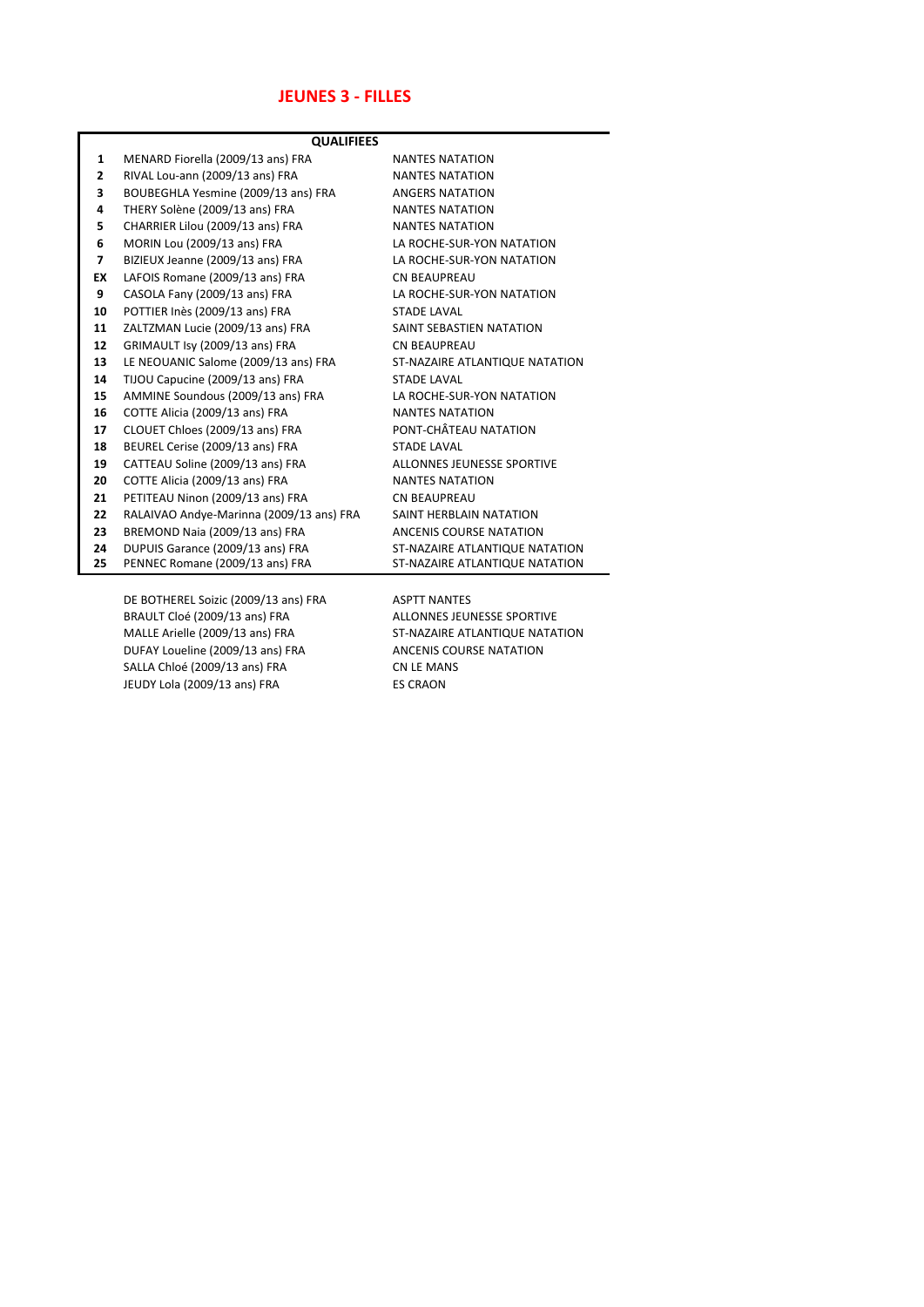#### **JEUNES 1 - GARCONS**

#### **QUALIFIES**

| 1  | LUCAS Baptiste (2010/12 ans) FRA         | ANGERS NATATION            |
|----|------------------------------------------|----------------------------|
| 2  | DELAIN Émilien (2010/12 ans) FRA         | <b>ANGERS NATATION</b>     |
| 3  | AUGEREAU Charles (2010/12 ans) FRA       | ALLONNES JEUNESSE SPORTIVE |
| 4  | HERBULOT Jean (2010/12 ans) FRA          | ANGERS NATATION            |
| 5  | POTIER Melchior (2010/12 ans) FRA        | <b>NANTES NATATION</b>     |
| 6  | LACLEF Emmanuel (2010/12 ans) FRA        | LA ROCHE SUR YON NATATION  |
| 7  | FAUCHER Axel (2010/12 ans) FRA           | CN FONTENAY LE COMTE       |
| 8  | LONGUET Lucas (2010/12 ans) FRA          | CHOLET NATATION            |
| 9  | MONVILLE Noa (2010/12 ans) FRA           | CN FONTENAY LE COMTE       |
| 10 | BOURGOUIN Jarvis (2010/12 ans) FRA       | ALLONNES JEUNESSE SPORTIVE |
| 11 | CADIZ LABELLE Salvador (2010/12 ans) FRA | ALLONNES JEUNESSE SPORTIVE |
| 12 | BRUN Arthur (2010/12 ans) FRA            | CN LUCON                   |
| 13 | ASTIER Luca (2010/12 ans) FRA            | <b>NANTES NATATION</b>     |
| 14 | PELLE Alan (2010/12 ans) FRA             | LA ROCHE SUR YON NATATION  |
| 15 | GUEROULT Joshua (2010/12 ans) FRA        | ST-SÉBASTIEN NATATION      |

COM François (2010/12 ans) FRA LA ROCHE SUR YON NATATION AVIGNON Charlie (2010/12 ans) FRA CHATEAU GONTIER NATATION DUPAS Simon (2010/12 ans) FRA ANCENIS COURSE NATATION LUCAS Ulysse (2010/12 ans) FRA ANGERS NATATION MEHENNI Elias (2010/12 ans) FRA ANCENIS COURSE NATATION VIEILHOMME Gaetan (2010/12 ans) FRA CN LE MANS<br>
BREDOUX Alvin (2010/12 ans) FRA ST-NAZAIRE ATLANTIQUE NATATION BREDOUX Alvin (2010/12 ans) FRA ST-NAZAIRE ATLANT<br>CELIK Téo (2010/12 ans) FRA NANTES NATATION CELIK Téo (2010/12 ans) FRA LOCHARD Armand (2010/12 ans) FRA AS CARQUEFOU BARBIER Antoine (2010/12 ans) FRA ANGERS NATATION CAYEZ Valentin (2010/12 ans) FRA ANGERS NATATION MENARD Hadrien (2010/12 ans) FRA ALLONNES JEUNESSE SPORTIVE JUPIN Basile (2010/12 ans) FRA CN LE MANS<br>GUTERMANN Pierre (2010/12 ans) FRA NANTES NATATION GUTERMANN Pierre (2010/12 ans) FRA BENCHARIF Samy (2010/12 ans) FRA AS CARQUEFOU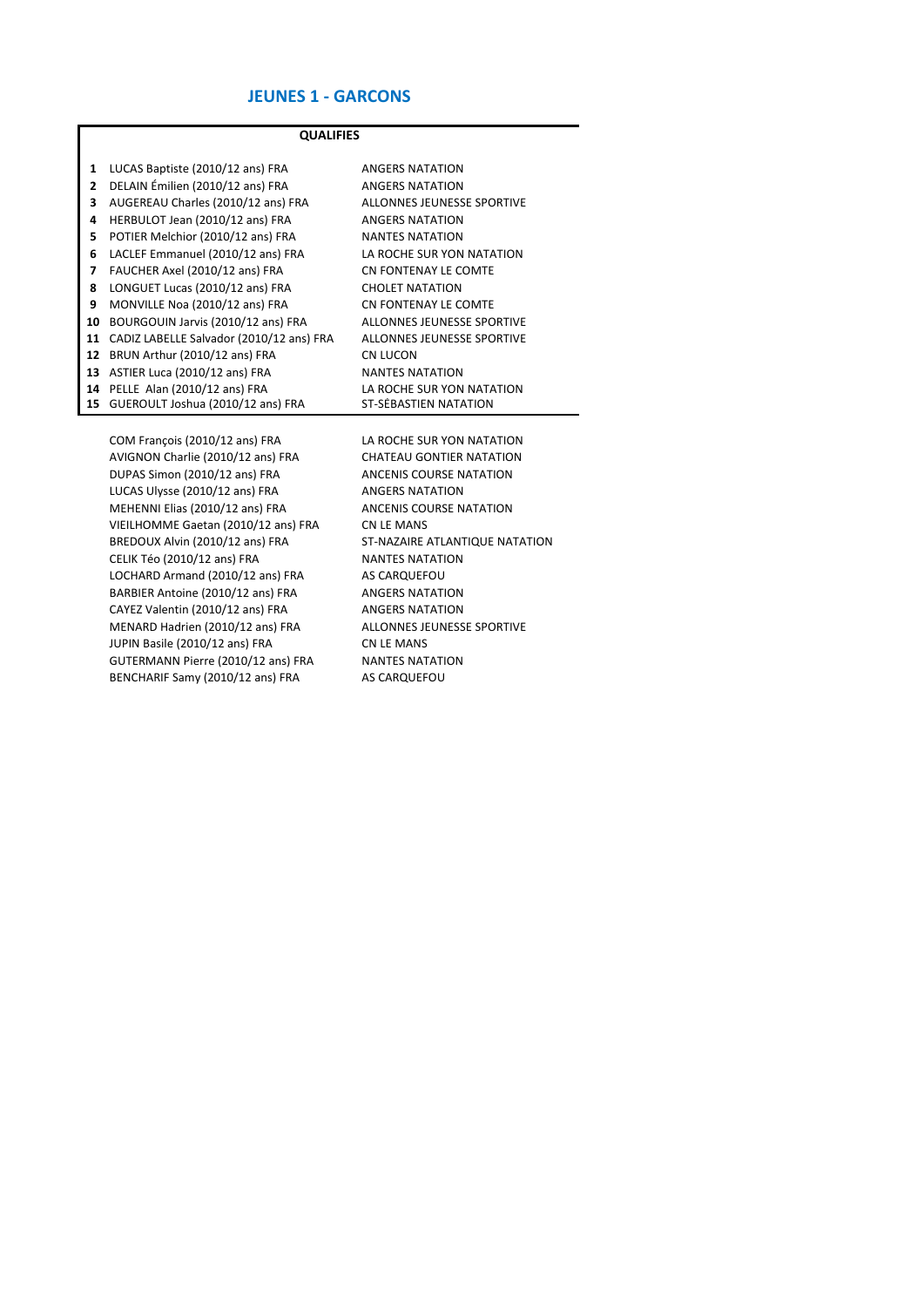### **JEUNES 2 - GARCONS**

|    | <b>QUALIFIES</b>                        |                                |  |
|----|-----------------------------------------|--------------------------------|--|
| 1  | LEPOITTEVIN Zack (2009/13 ans) FRA      | <b>CN LE MANS</b>              |  |
| 2  | LELONG BRAVA Jules (2009/13 ans) FRA    | LA ROCHE SUR YON NATATION      |  |
| 3  | GIRAUD Stan (2009/13 ans) FRA           | <b>NANTES NATATION</b>         |  |
| 4  | BREDOUX Aaron (2009/13 ans) FRA         | ST-NAZAIRE ATLANTIQUE NATATION |  |
| 5  | MARTINS Roméo (2009/13 ans) FRA         | <b>ANGERS NATATION</b>         |  |
| 6  | FILAQUIER Abel (2009/13 ans) FRA        | ANCENIS COURSE NATATION        |  |
| 7  | FLEURY Loan (2009/13 ans) FRA           | AN DISTRICT BLAIN              |  |
| 8  | RUIZ Hugo (2009/13 ans) FRA             | <b>ASPTT NANTES</b>            |  |
| 9  | BAUDOUIN-LAMENDDOUR Jules (2009/13      | LA ROCHE SUR YON NATATION      |  |
| 10 | JOUSSE Janis (2009/13 ans) FRA          | CN LE MANS                     |  |
|    | 11 ACHOUR CADIOU Naël (2009/13 ans) FRA | AS CARQUEFOU                   |  |
| 12 | GAUSSIN Tom (2009/13 ans) FRA           | ST-SÉBASTIEN NATATION          |  |
|    | 13 LOMBRICI Hugo (2009/13 ans) FRA      | ALLONNES JEUNESSE SPORTIVE     |  |
|    | 14 ALEXANDRE Celien (2009/13 ans) FRA   | <b>ANGERS NATATION</b>         |  |
| 15 | DENECHERE Oscar (2009/13 ans) FRA       | <b>ANGERS NATATION</b>         |  |
| 16 | TRUCAS Louis (2009/13 ans) FRA          | AS CARQUEFOU                   |  |
| 17 | FERRÉ Célian (2009/13 ans) FRA          | <b>STADE LAVAL</b>             |  |
|    | 18 SERRUS Clément (2009/13 ans) FRA     | ST-SÉBASTIEN NATATION          |  |
| 19 | BOUHIER Solen (2009/13 ans) FRA         | CN FONTENAY LE COMTE           |  |
| 20 | BIOTTEAU Albin (2009/13 ans) FRA        | <b>CN BEAUPREAU</b>            |  |

PERUFFO Elio (2009/13 ans) FRA CHOLET NATATION LEGAL Adrien (2010/12 ans) FRA ASPTT NANTES BRAULT Maël (2009/13 ans) FRA STADE LAVAL HENNETON Maxime (2009/13 ans) FRA CHOLET NATATION BARBIER Camille (2009/13 ans) FRA ASPTT NANTES MAHE Simon (2009/13 ans) FRA AS BOUGUENAIS REZE GAUGAIN Lukas (2009/13 ans) FRA CN BERCE BELINOIS FAUCHOT Karl (2009/13 ans) FRA ST-SÉBASTIEN NATATION FAYS Diego (2009/13 ans) FRA CN LE MANS LEGAL Adrien (2009/13 ans) FRA ASPTT NANTES BŒUF Victor (2009/13 ans) FRA CN FONTENAY LE COMTE JEAN David (2009/13 ans) FRA ALLONNES JEUNESSE SPORTIVE LECLERC Milo (2009/13 ans) FRA CHOLET NATATION GERARD Robin (2009/13 ans) FRA AS CARQUEFOU DIQUET Thomas (2009/13 ans) FRA ALLONNES JEUNESSE SPORTIVE FAUCHOT Karl (2009/13 ans) FRA ST-SÉBASTIEN NATATION PICARD CASTERS Anatole (2009/13 ans) FRA ANGERS NATATION ALIZON Marius (2009/13 ans) FRA ANGERS NATATION KHEDDAOUI Ahmed (2009/13 ans) FRA NANTES NATATION BUSH Raphael (2009/13 ans) FRA ANGERS NATATION AMESLANT Mathys (2009/13 ans) FRA AS CARQUEFOU OLLIVEAU Lubin (2009/13 ans) FRA CN LUCON POISSON Robin (2009/13 ans) FRA AS CARQUEFOU MARTY Raphael (2009/13 ans) FRA CHOLET NATATION PICQUET Charles (2009/13 ans) FRA ANGERS NATATION SONGY Maël (2009/13 ans) FRA SAUMUR NATATION CASSERON Edgar (2009/13 ans) FRA CN LUCON CHATRON Victor (2009/13 ans) FRA ANGERS NATATION LE DÛ Kelig (2009/13 ans) FRA ANCENIS COURSE NATATION CASSERON Edgar (2009/13 ans) FRA CN LUCON

COTINAT-FLYNN Louis (2009/13 ans) FRA ANCENIS COURSE NATATION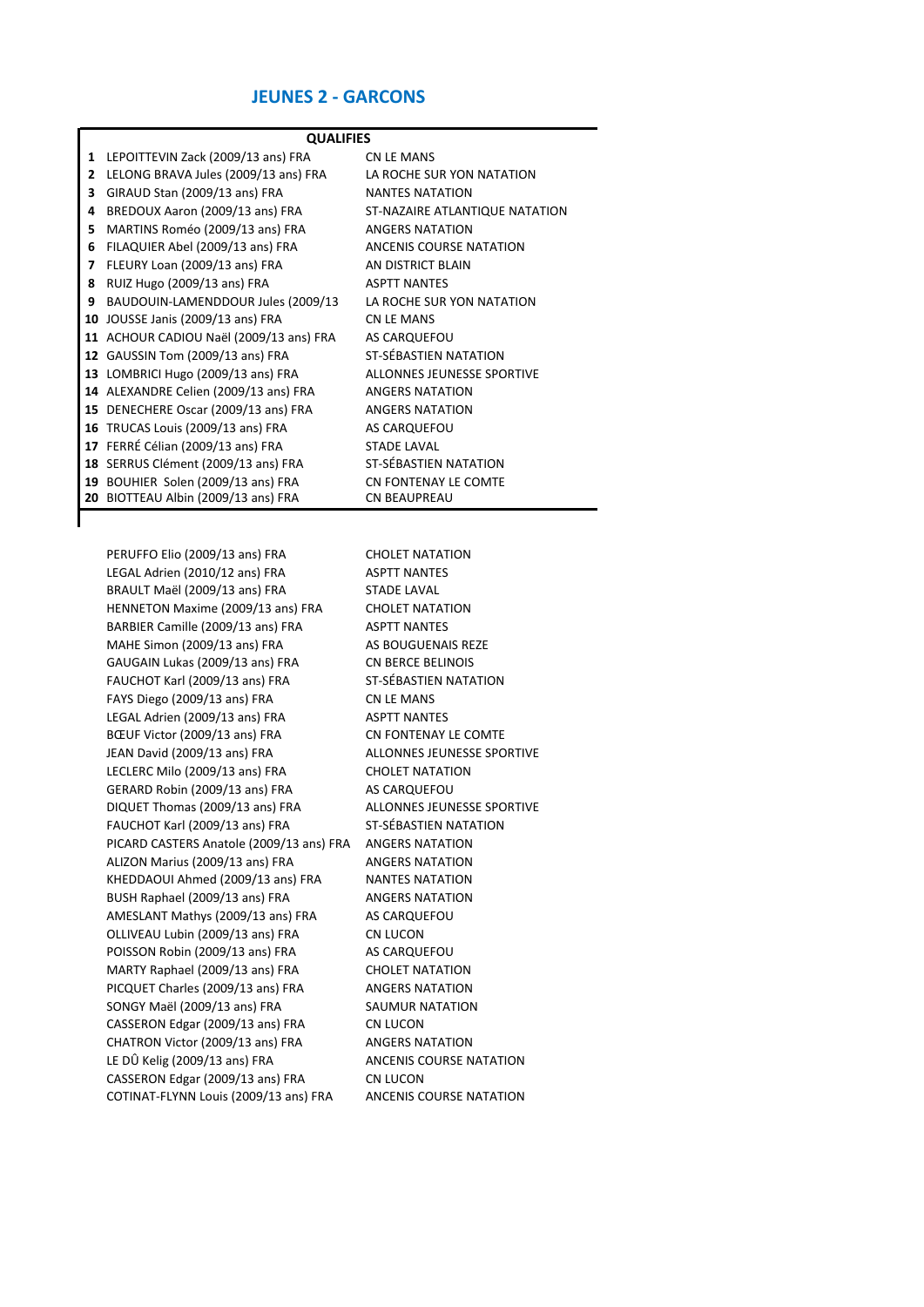# **JEUNES 3 - GARCONS**

#### **QUALIFIES**

| 1  | ARRAUDEAU Martin (2008/14 ans) FRA                                      | ANCENIS COURSE NATATION                          |
|----|-------------------------------------------------------------------------|--------------------------------------------------|
| 2  | HINFRAY Gaetan (2008/13 ans) FRA                                        | <b>ANGERS NATATION</b>                           |
| 3  | DANIEL Armand (2008/13 ans) FRA                                         | <b>NANTES NATATION</b>                           |
| 4  | VENTURA Stephano (2008/14 ans) FRA                                      | <b>NANTES NATATION</b>                           |
| 5  | RABRUAU Baptiste (2008/14 ans) FRA                                      | LA ROCHE-SUR-YON NATATION                        |
| 6  | CHAMPION-SAMUELSON Téo (2008/14 ans) FRA                                | <b>SC ORVAULT</b>                                |
| 7  | SANSIER Isaac (2008/14 ans) FRA                                         | <b>NANTES NATATION</b>                           |
| 8  | ROLLAND Pierre (2008/14 ans) FRA                                        | <b>JS COULAINES</b>                              |
| 9  | LAVOIS--BRIAT Ulysse (2008/14 ans) FRA                                  | <b>NANTES NATATION</b>                           |
|    | 10 HADE Adrien (2008/14 ans) FRA                                        | AN DISTRICT BLAIN                                |
|    | 11 SAID Djibril (2008/14 ans) FRA                                       | ALLONNES JEUNESSE SPORTIVE                       |
|    | 12 BOUMARD Nathan (2008/14 ans) FRA                                     | SN LE LUDE                                       |
|    | 13 MALIVET Esteban (2008/14 ans) FRA                                    | ST-NAZAIRE ATLANTIQUE NATATION                   |
|    | 14 GIBOULEAU Thibault (2008/14 ans) FRA                                 | CN FONTENAY LE COMTE                             |
|    | 15 TEZENAS DU MONCEL Arnaud (2008/14 ans) FRA                           | <b>ANGERS NATATION</b>                           |
|    | 16 HAREL William (2008/14 ans) FRA                                      | SN LE LUDE                                       |
| 17 | BERNARD Pierre (2008/13 ans) FRA                                        | <b>NANTES NATATION</b>                           |
|    | 18 REMY Maxime (2008/13 ans) FRA                                        | LA ROCHE SUR YON NATATION                        |
|    | 19 GUEGUEN Titouan (2008/14 ans) FRA                                    | <b>NANTES NATATION</b>                           |
|    | 20 ROBERT Nathael (2008/13 ans) FRA                                     | CN LE MANS                                       |
|    | 21 MAURIZE Vincent (2008/14 ans) FRA                                    | <b>CN LE MANS</b>                                |
|    | 22 DOUSSOT Enzo (2008/14 ans) FRA                                       | LES SABLES D'OLONNE DPO                          |
|    | 23 MOUTON Mathis (2008/14 ans) FRA                                      | <b>JS COULAINES</b>                              |
|    | 24 LEGRAND Jules (2008/14 ans) FRA<br>25 ROLAND Nolan (2008/14 ans) FRA | ALLONNES JEUNESSE SPORTIVE<br><b>STADE LAVAL</b> |

NOURY Lucas (2008/14 ans) FRA LES GOÉLANDS SABLÉ-SUR-SARTHE EL IRARI Zaid (2008/14 ans) FRA ALLONNES JEUNESSE SPORTIVE BOSSE Kaelig (2008/14 ans) FRA AS CARQUEFOU HADJI Abdel-Hakim (2008/14 ans) FRA ALLONNES JEUNESSE SPORTIVE BOURE Louis (2008/14 ans) FRA AS CARQUEFOU LIBERSA Quentin (2008/14 ans) FRA NANTES NATATION DROUVOY Vincent (2008/14 ans) FRA SC ORVAULT EL KOUKI Ilyes (2008/14 ans) FRA SAINT HERBLAIN NATATION DAVID Lilian (2008/14 ans) FRA ANCENIS COURSE NATATION CHARRIER Clément (2008/14 ans) FRA AN DISTRICT BLAIN POIRIER Clément (2008/14 ans) FRA LA NAT'SUZERAINE MATHIOUX Milo (2008/14 ans) FRA NANTES NATATION GABORIEAU Paul-Edouard (2008/14 ans) FRA ANCENIS COURSE NATATION SOMMA Lino (2008/14 ans) FRA ASPTT NANTES FOUYET Malo (2008/14 ans) FRA CN LE MANS ROBITTE Ruben (2008/14 ans) FRA ANGERS NATATION MIOSSEC Théo (2008/14 ans) FRA NANTES NATATION OLLIVIER Maëlan (2008/14 ans) FRA ANCENIS COURSE NATATION NARGUES Mathis (2008/14 ans) FRA ANGERS NATATION MIOSSEC Théo (2008/14 ans) FRA NANTES NATATION